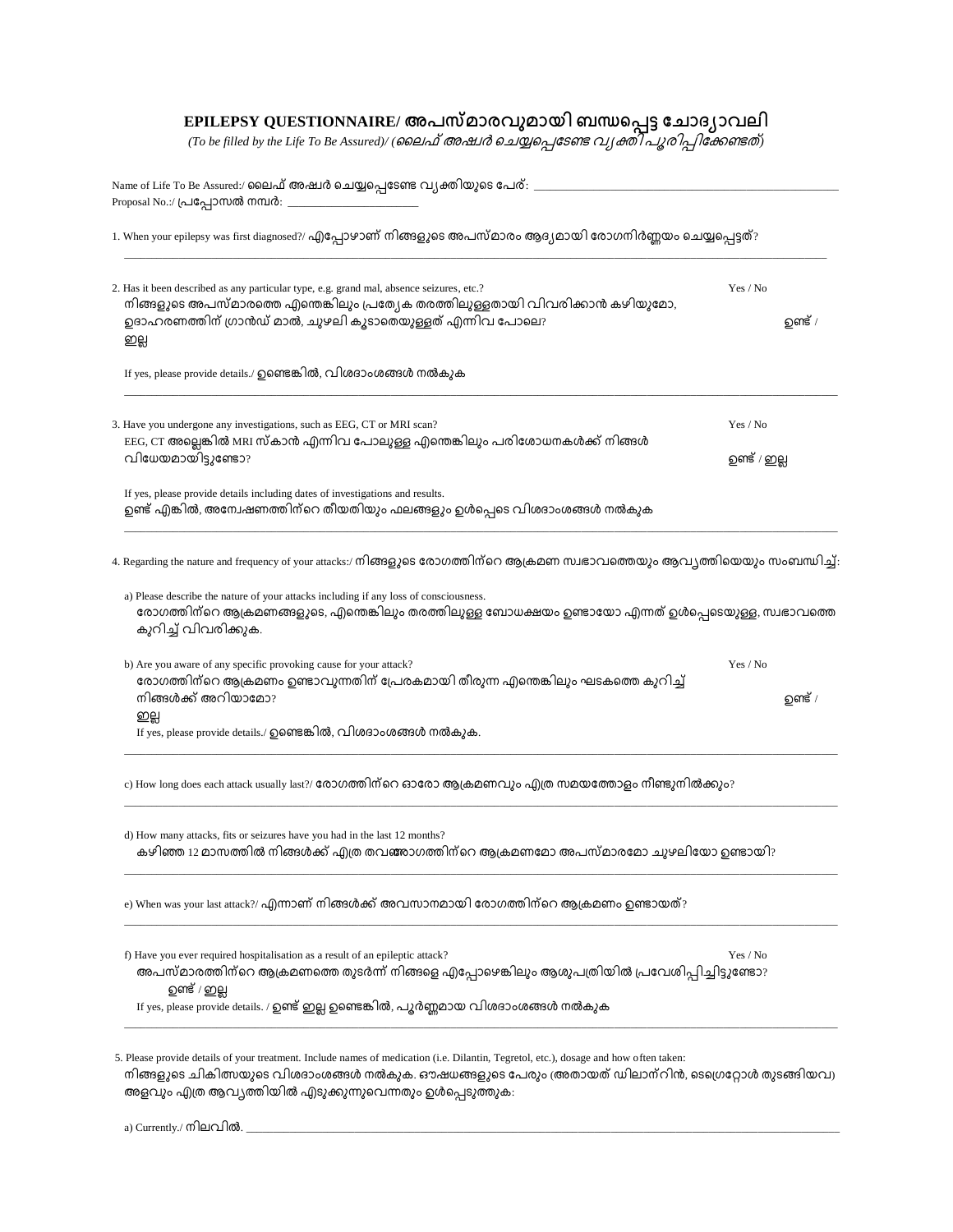| b) If this has been changed in the last two years, please describe in what way and why.<br>കഴിഞ്ഞ രണ്ട് വർഷത്തിൽ മുകളിൽ പറഞ്ഞത് മാറിയിട്ടുണ്ടെങ്കിൽ, എന്തുരീതിയിലാണെന്നും എന്തുകൊണ്ടാണെന്നും<br>വിവരിക്കുക. ___________                                                                                                     |
|-----------------------------------------------------------------------------------------------------------------------------------------------------------------------------------------------------------------------------------------------------------------------------------------------------------------------------|
| 6. Regarding the monitoring of your condition:/ നിങ്ങളുടെ അവസ്ഥ നിരീക്ഷിക്കുന്നതുമായി ബന്ധപ്പെട്ട്:                                                                                                                                                                                                                         |
| a) Who is in charge of your follow-up?/ നിങ്ങളുടെ തുടർചികിത്സയുടെ ഉത്തരവാദിത്തം ആർക്കാണ്?                                                                                                                                                                                                                                   |
| b) How often do you attend for follow-up?/ തുടർചികിത്സയ്ക്കായി നിങ്ങൾ എത്രതവണ പോകുന്നുണ്ട്?                                                                                                                                                                                                                                 |
| c) When was your last consultation? / നിങ്ങളുടെ അവസാന കൾസൾട്ടേഷൻ എന്നായിരുന്നു ?                                                                                                                                                                                                                                            |
| 7. Please provide details, including dates and duration, of any time off work due to your epilepsy.<br>അപസ്മാരവുമായി ബന്ധപ്പെട്ട് നിങ്ങൾ ജോലിക്ക് പോകാതിരുന്നിട്ടുണ്ട് എങ്കിൽ, പോകാതിരുന്ന തീയതികളും ദൈർഘ്യവും<br>ഉൾപ്പെടെ വിശദാംശങ്ങൾ നൽകുക.                                                                               |
| 8. Are you prevented from holding a driving license or are your activities restricted in any other way due to epilepsy?<br>Yes / No<br>അപസ്മാരം കാരണം നിങ്ങൾക്കൊരു ഡ്രൈവിംഗ് ലൈസൻസ് ലഭിക്കാതിരുന്നിട്ടുണ്ടോ, അല്ലെങ്കിൽ<br>നിങ്ങളുടെ പ്രവർത്തികൾ ഏതെങ്കിലും തരത്തിൽ നിയന്ത്രിക്കപ്പെട്ടിട്ടുണ്ടോ?<br><b>ഉണ്ട്</b> /<br>ഇല്ല |
| If yes, please provide details. / ഉണ്ട് ഇല്ല ഉണ്ടെങ്കിൽ, പൂർണ്ണമായ വിശദാംശങ്ങൾ നൽകുക.                                                                                                                                                                                                                                       |
| 9. Does your occupation involve any work at heights, handling or working with heavy machinery or any other aspect which may increase the risk should you have an<br>attack whilst at work? Yes No<br>നിങ്ങൾ ചെയ്യുന്ന ജോലിയിൽ, നിങ്ങളുടെ രോഗത്തിന്റെ ആക്രമണത്തിന്റെ അപകടസാധ്യത വർദ്ധിപ്പിക്കുന്ന തരത്തിൽ,                   |

ഉയരമുള്ള ഇടങ്ങളിൽ ജോലി നോക്കലും ഹെവി മെഷീനറി കൈകാര്യം ചെയ്യലും പ്രവർത്തിപ്പിക്കലും പോലുള്ള എന്തെങ്കിലും ഉണ്ട് ഇല്ല

\_\_\_\_\_\_\_\_\_\_\_\_\_\_\_\_\_\_\_\_\_\_\_\_\_\_\_\_\_\_\_\_\_\_\_\_\_\_\_\_\_\_\_\_\_\_\_\_\_\_\_\_\_\_\_\_\_\_\_\_\_\_\_\_\_\_\_\_\_\_\_\_\_\_\_\_\_\_\_\_\_\_\_\_\_\_\_\_\_\_\_\_\_\_\_\_\_\_\_\_\_\_\_\_\_\_\_\_\_\_\_\_\_\_\_\_\_\_\_\_\_\_\_\_\_\_\_\_\_\_\_

\_\_\_\_\_\_\_\_\_\_\_\_\_\_\_\_\_\_\_\_\_\_\_\_\_\_\_\_\_\_\_\_\_\_\_\_\_\_\_\_\_\_\_\_\_\_\_\_\_\_\_\_\_\_\_\_\_\_\_\_\_\_\_\_\_\_\_\_\_\_\_\_\_\_\_\_\_\_\_\_\_\_\_\_\_\_\_\_\_\_\_\_\_\_\_\_\_\_\_\_\_\_\_\_\_\_\_\_\_\_\_\_\_\_\_\_\_\_\_\_\_\_\_\_\_\_\_\_\_\_

If yes, please provide details./പ്രവർത്തികൾ ഉണ്ടോ? ഉണ്ട് ഇല്ല ഉണ്ടെങ്കിൽ, പൂർണ്ണമായ വിശദാംശങ്ങൾ നൽകുക.

10. Please provide any additional information on your condition which you feel will be helpful in processing your application. നിങ്ങളുടെ അവസ്ഥ, നിങ്ങൾക്ക് എങ്ങനെ തോന്നുന്നു എന്നിങ്ങനെയുള്ള അധിക വിവരങ്ങൾ ദയവായി നൽകുക, ഈ വിവരങ്ങൾ നിങ്ങളുടെ അപേക്ഷ പ്രോസസ്സ് ചെയ്യുന്നതിന് സഹായകരമായിരിക്കും.

## **Declaration by the Life To Be Assured**:

I declare that the answers I have given are, to the best of my knowledge, true and that I have not withheld any material information that may influence the assessment or acceptance of this application. I agree that this form will constitute part of my application for life assurance with Canara HSBC Oriental Bank Of Commerce Life Insurance Company Ltd and that failure to disclose any material fact known to me may invalidate the contract.

## <u>ലൈഫ് അഷ്വർ ചെയ്യപ്പെടേണ്ട വൃക്തിയുടെ സതൃവാങ്മൂലം:</u>

ഞാൻ നൽകിയിട്ടുള്ള മറുപടികൾ എന്റെ അറിവിൽ പെട്ടിടത്തോളം സത്യമാണെന്നും എന്റെ അപേക്ഷയുടെ വിലയിരുത്തലിനെ അല്ലെങ്കിൽ അംഗീകരിക്കുന്നതിനെ സ്വാധീനിക്കാവുന്ന യാതൊരു പ്രധാന വിവരവും ഞാൻ തരാതിരുന്നിട്ടില്ലെന്നും ഞാൻ പ്രസ്താവിക്കുന്നു. കാനറ ഓറിയന്റൽ ബാങ്ക് ഓഫ് കൊമേഴ്സ് ലൈഫ് ഇൻഷൂറൻസ് കമ്പനി ലിമിറ്റഡുമായുള്ള ലൈഫ് അഷറൻസിനുള്ള എന്റെ അപേക്ഷയുടെ ഭാഗമാണ് ഈഫോമെന്നും എനിക്ക് അറിയാവുന്ന .എന്തെങ്കിലും വെളിപ്പെടുത്തുന്നതിലുള്ള പരാജയം എന്റെ കരാറിനെ സാധുത ഇല്ലാത്തതാക്കുമെന്നും ഞാൻ സമ്മതിക്കുന്നു.